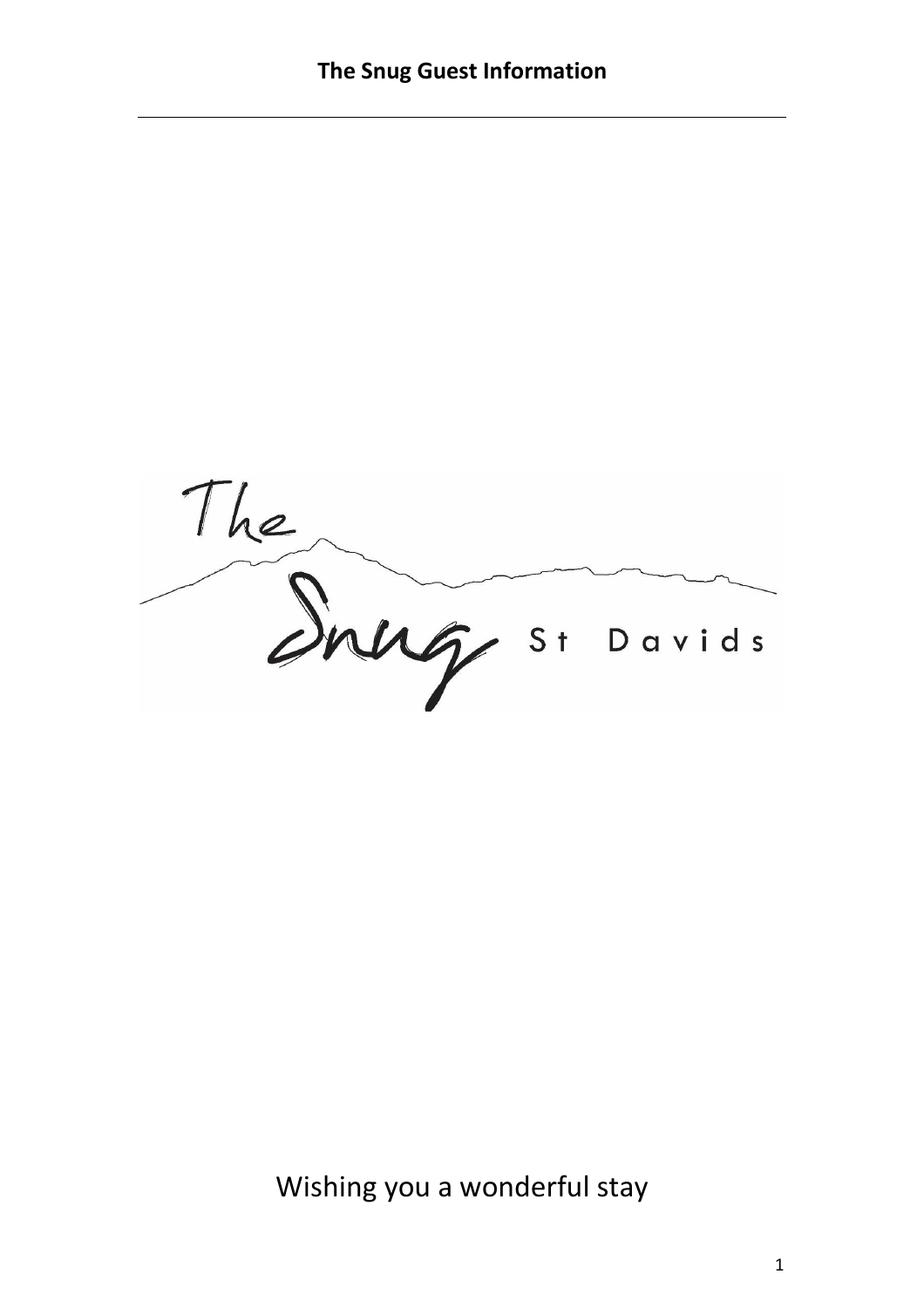# *Welcome*

Thank you for choosing to stay at The Snug. We know that there is a huge choice of accommodation around the area and we value your stay with us.

We have tried to provide all the information about the cottage that you will need to help you settle in, but if you have any questions please do not hesitate to ask us.

There is also a wealth of information here about St Davids and the local area to help you make the most of your visit or point you in the right direction to find out more. We are also more than happy to help with local information, just pop round.

We hope that you enjoy your stay. If there is anything you need or anything we can do to help during your time with us, please do let us know.

Best wishes *Sean & Laura*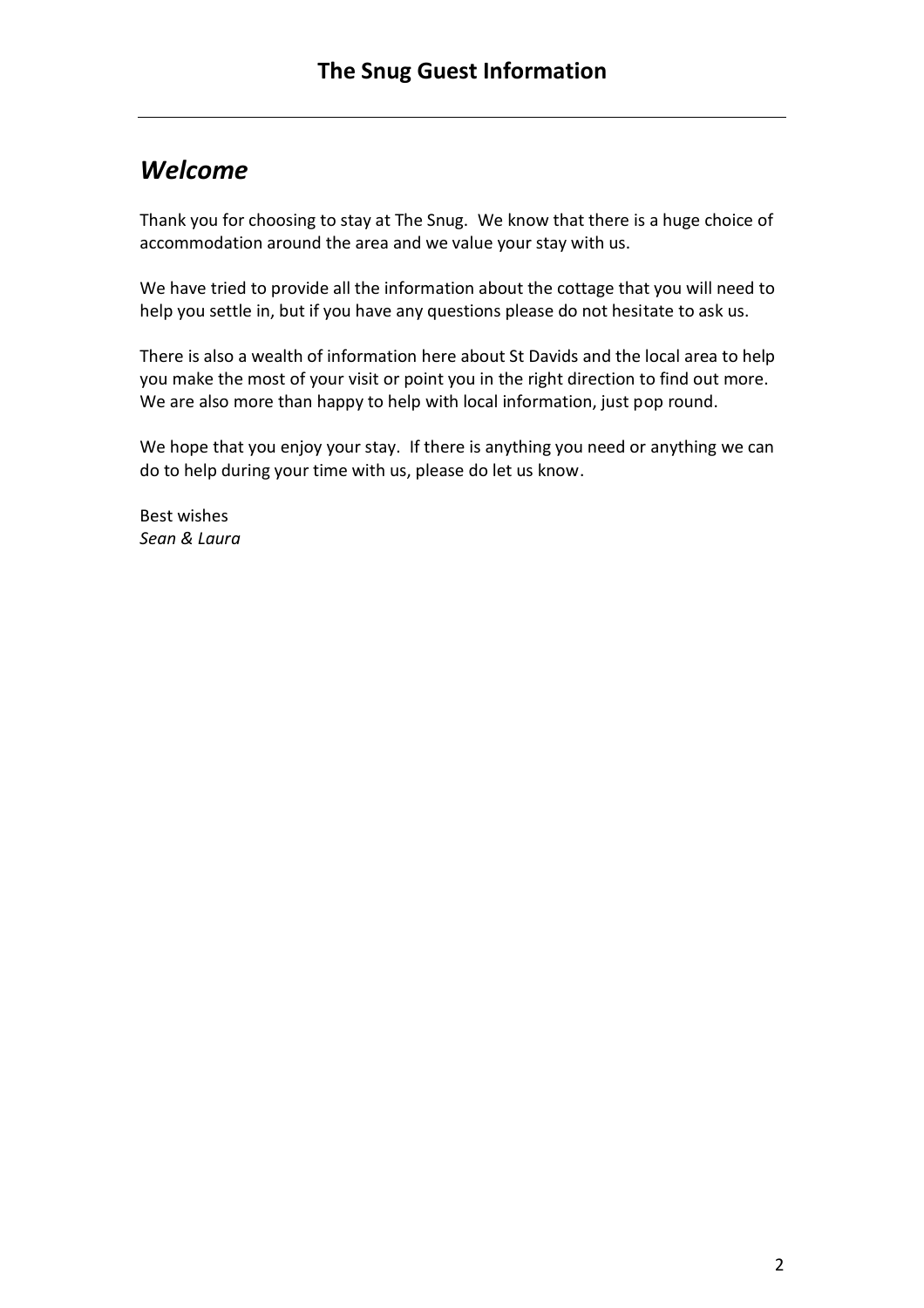# **Key Information for St Davids**

# **Supermarket & Post Office**

CK's is the nearest Supermarket and can be found at 53 New Street. Turn right out of the drive, walk along the road into St Davids. Stay on the left-hand side footpath and bear round to the left at the V junction onto New Street. The supermarket can be found further along New Street on the right-hand side. It has a good range of everything and very good bakery for a range of delicious bread and pastries.

| <b>Opening Hours:</b> | Mon-Sat | $07.00 - 21.00$ |
|-----------------------|---------|-----------------|
|                       | Sundays | $10.00 - 16.00$ |

\* Longer in the summer months from Monday-Saturday, but best to check the opening times on the door as they do vary – particularly in winter months.

# **St. Davids Food and Wine**

On High Street. Make great Sandwiches to order and have an extensive deli range and stunning welsh cheeses - so great for a picnic. They also have good breads, and a fabulous selection of good quality wine, local beers and a range of spirits including local Gins.

# **West Point Trading**

On the High Street opposite and just up from St Davids Food and Wine. Great mix of café and homeware goods and gifts, as well as delicatessen bits and pieces, olive oils, jams, chutneys, cakes, eco refill products etc.

# **Really Wild Emporium**

On the High Street, this treasure-trove of eco goods is located upstairs above the Really Wild Restaurant. Take time to browse the fantastic locally made soaps and beauty products (for men and women), eco products for home and garden as well as locally produced beers, wines and spirits.

# **Basalt & Dune**

Tucked away off New Street is this lovely scandi style gift shop full of delightful homewares, gifts, cards, crafts, jewelry etc.

# **TYF**

On the High Street is locally owned company TYF. Great adventure gear and clothing, with a strong sustainability and eco ethos. Also home of outdoor coasteering and other coastal based adventures!

# **Goat Street Gallery**

Tucked down towards the bottom of Goat Street (keep left at the cross square and head down the hill past the farmers) this beautiful gallery in a stunning converted chapel is packed full of the owners amazing pottery and amazing stitched artwork,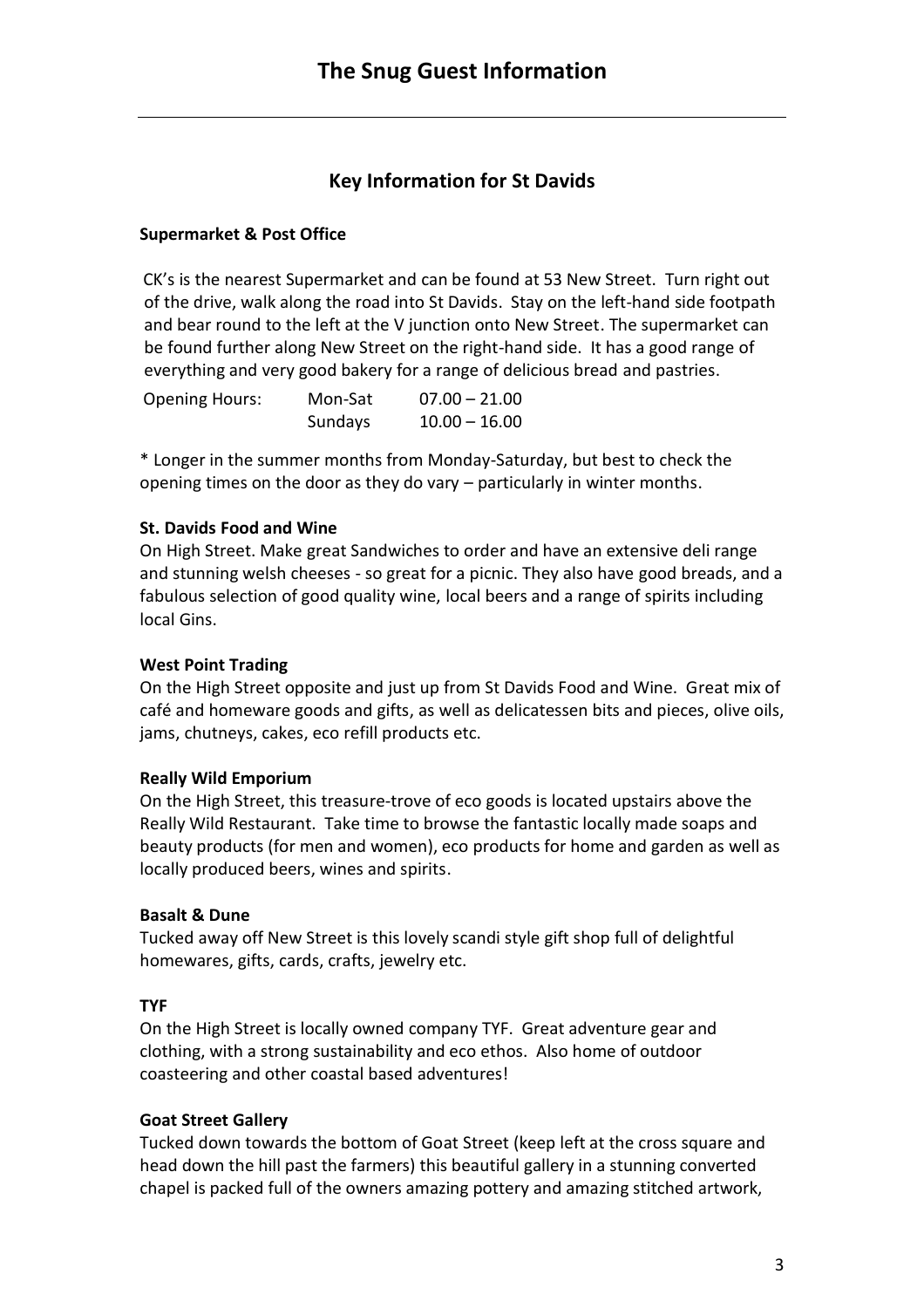plus work by local artists and crafts people. Stunning and very much worth the walk just down the hill.

### **Window on Wales**

On the cross square has a great range of gifts, cards, games, toys and clothing ranges. Definitely worth a look round. Their sister shop in Solva stocks similar with a larger clothing and outdoor gear range.

# **Thursday Market in St. Davids**

Every Thursday (Summer months) on the Cross Square is a small farmers market. It's well worth a browse. If the weather is bad it moves to the City Hall in St. Davids. Stalls usually include: WI, Cheese, Fish, Meats, Cakes, local crafts & artisan goods.

### **Mathias**

A real treasure trove of all things DIY – they usually have everything and anything!

### **Chemist**

There is a chemist in town by the town square. Open 9.00-6.30 Mon-Fri and 9.00- 4.30 Sat.

### **Other shops**

There are many, many more shops and galleries in town……take a day and have a good mooch around, giving yourself plenty of time for tea, cake, lunch and ice-cream stops!

# **Eating Out – St Davids**

St. Davids has a great choice of restaurants and pubs to choose from – most tastes and budgets are catered for. In summer months and weekends, booking is essential. We've written what we think are the better places, but please feel free to leave us comments if you've sampled somewhere else.

# **The Really Wild Cafe**

High Street 01437 721755 This new venue opened last year and offers a range of great cakes, lunches, takeaway's and evening meals, all incorporating wild delights and locally foraged ingredients. A great place to excite your tastebuds! [www.thereallywildemporium.co.uk](http://www.thereallywildemporium.co.uk/)

# **The Mill Cafe**

9 New Street 01437 729290 The Mill Café does a really lovely range of drinks, cakes, snacks, breakfasts, lunches and evening meals. There is a small outside seating area and indoor seating.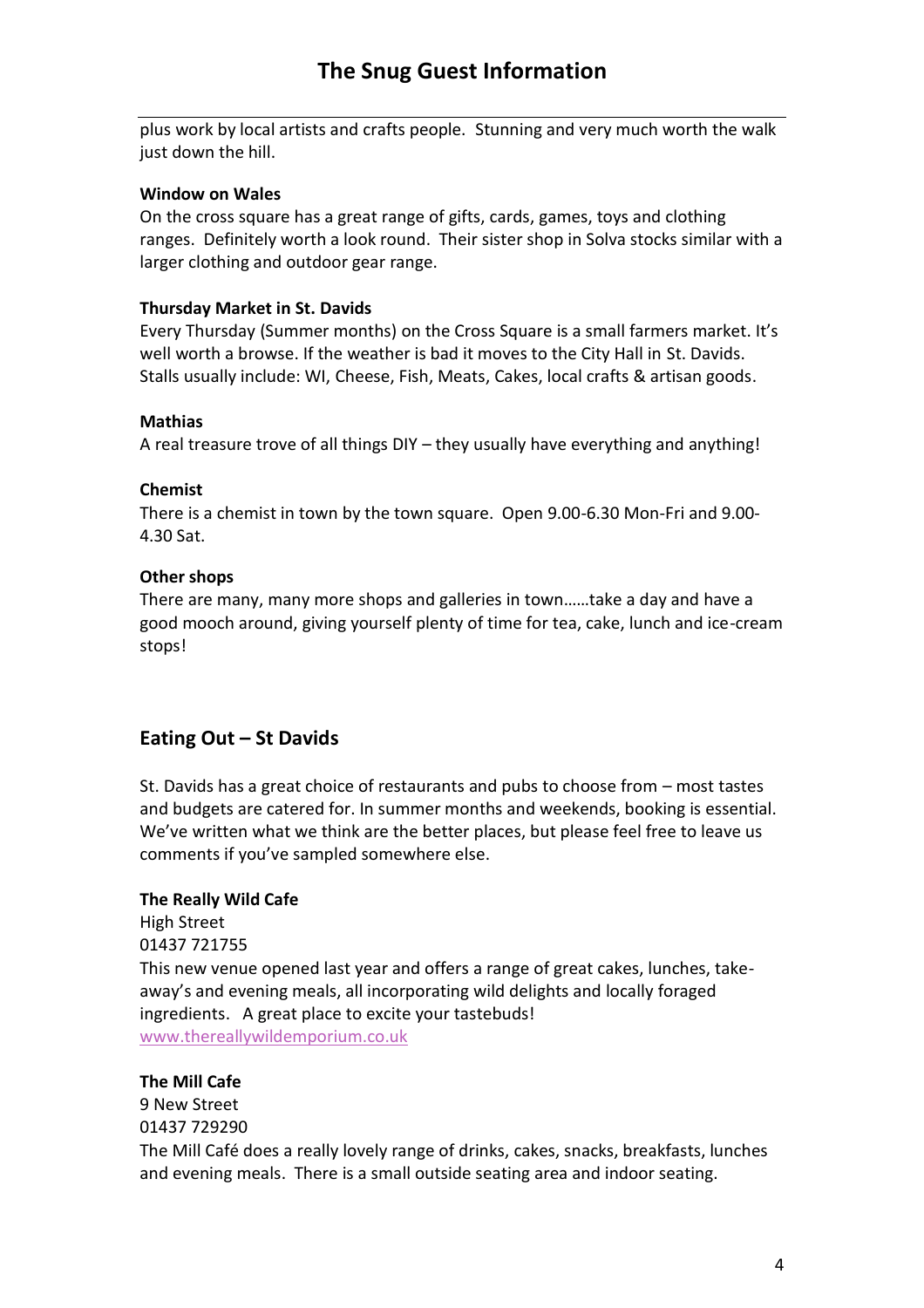# **Pebbles Yard Gallery and Espresso Bar**

The Pebbles 01437 720122 A delightful old building housing a gallery, gift shop and coffee bar serving coffee, cakes, paninis, sandwiches, soups and other lunchtime snacks. Outside seating area that also sells a lovely range of plants from Bernie's Nursery further up the High Street.

# **Grain – Pizzas**

The Courtyard, behind TYF 01437 454321 New in 2021, Grain is a great addition to the City. Set up in conjunction with local Bluestone Brewery, is serves fantastic lunch options and great woodfired pizzas with special offers and events on throughout the year. It's very popular with guests and locals alike. Great range of pizzas with locally sourced toppings, and a range of locally brewed beers to go with them. Courtyard and indoor seating areas.

### **The Bench Ice-Cream & Coffees**

High Street 07855 327196

All the ice-cream is homemade on the premises daily every day. The flavours are so tempting we'll bet you won't just have one on your holiday. Sit on the Cross Square and watch St. Davids world go by. Small outside seating area.

# **Pilgrims Café**

**Oriel Y Parc Café** High Street 01437 723290

This is inside the Visitor Information Centre and serves breakfast, lunch, cakes and snacks. There is indoor seating and sofa's plus outside seating in the courtyard for when the sun is shining.

# **The Refectory Café at the Cathedral**

01437 721760 Range of drinks, cakes, sandwiches and lunches. Lovely interior within the Cathedral buildings with plenty of seating. [www.stdavidsrefectory.co.uk](http://www.stdavidsrefectory.co.uk/)

# **The Bishops**

Cross Square 01437 720422 Great local pub with large outside area as well as plenty of seating inside. Food is simple, but good, pub style food. Quick service but do book in summer/holiday times – they get very busy! (As does everywhere in St Davids during the summer season!)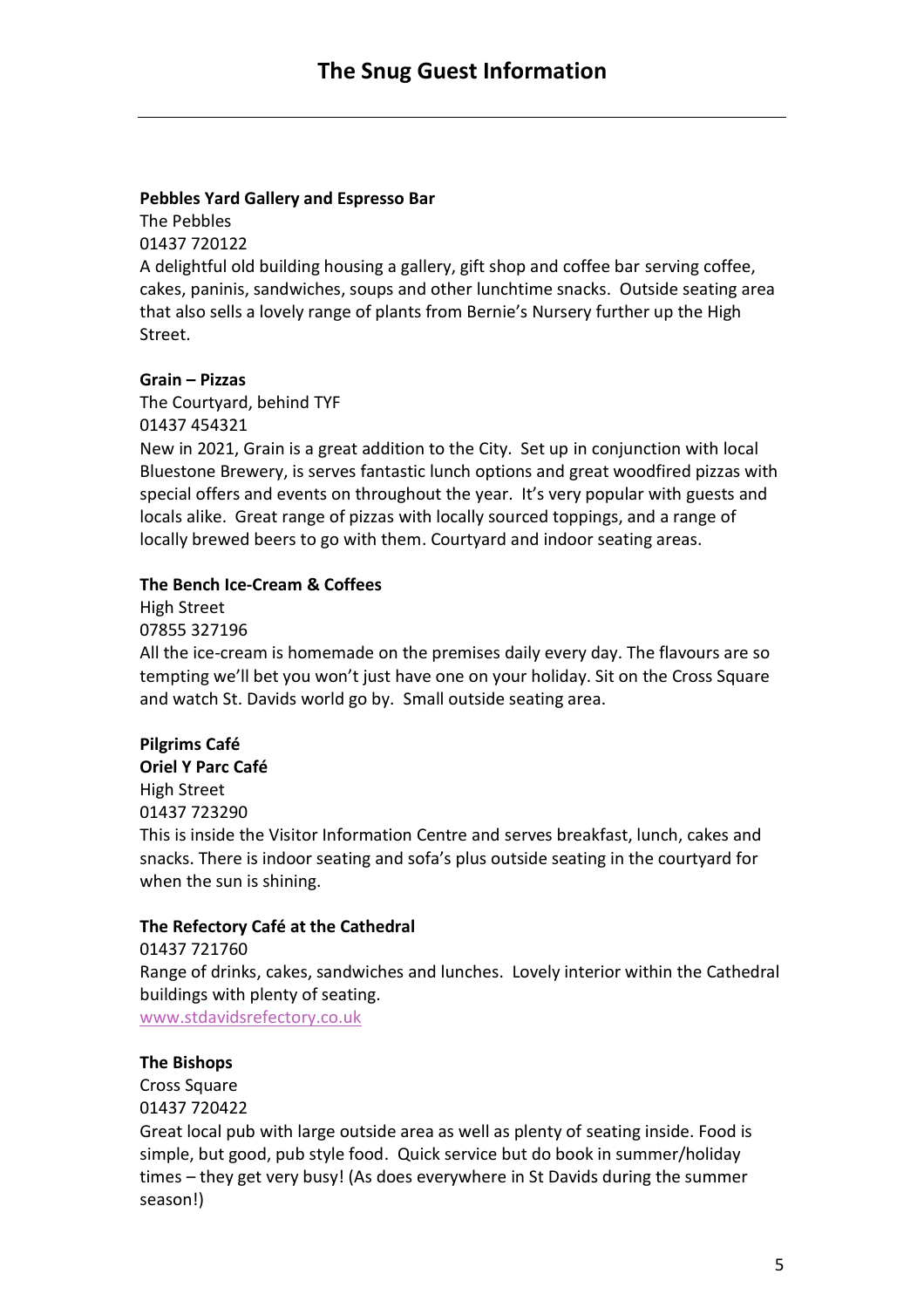#### [www.thebish.co.uk](http://www.thebish.co.uk/)

#### **The Farmers Arms**

Goat Street 01437 720328 A proper pub with real ales where the locals tend to go. Large outside terrace area at the back is great for sunny days. Excellent hearty meals but it is pub grub. Food only served during summer months. [www.farmersstdavids.co.uk](http://www.farmersstdavids.co.uk/)

**The Grove Hotel**

High Street 01437 720300

Range of traditional pub grub. Sometimes lacking in atmosphere but good selection of wine, beers and food. The outdoor beer garden in the walled rear garden at the back of the property is a lovely spot.

[www.grovestdavids.com](http://www.grovestdavids.com/)

#### **Peter's Plaice Fish and Chips**

High Street

It's just by the Butchers, set back from the road. It's lovely getting fish and chips in the evening and sitting on the Cross Square watching the sun go down. One of the best views of the sunset over the Cathedral tower is from the top of the cross.

#### **Saffron**

Nun Street 01437 720508 This is a super little Indian Restaurant. The staff are really friendly, and it tends to be full of locals and regulars.

#### **St Davids Kitchen**

20 Nun Street 07896 251898

A casual café in the daytime and more upmarket, but still easy-going 'bistro' atmosphere, in the evening. Serving breakfast, lunch and dinner – with a range of locally supplied food. On the higher price side in the evenings, but breakfast and lunch is a bit more reasonably priced.

[www.stdavidskitchen.co.uk](http://www.stdavidskitchen.co.uk/)

#### **Twr Y Felin**

01437 725555

This luxury hotel on Caerfai Road has a fine dining restaurant, Blas Restaurant, open for breakfast, lunch, afternoon tea and dinner. Lovely food, smart service, more reasonably priced for lunch and outdoor seating areas, but definitely the most-pricey evening option in St Davids.

[www.twryfelinhotel.com](http://www.twryfelinhotel.com/)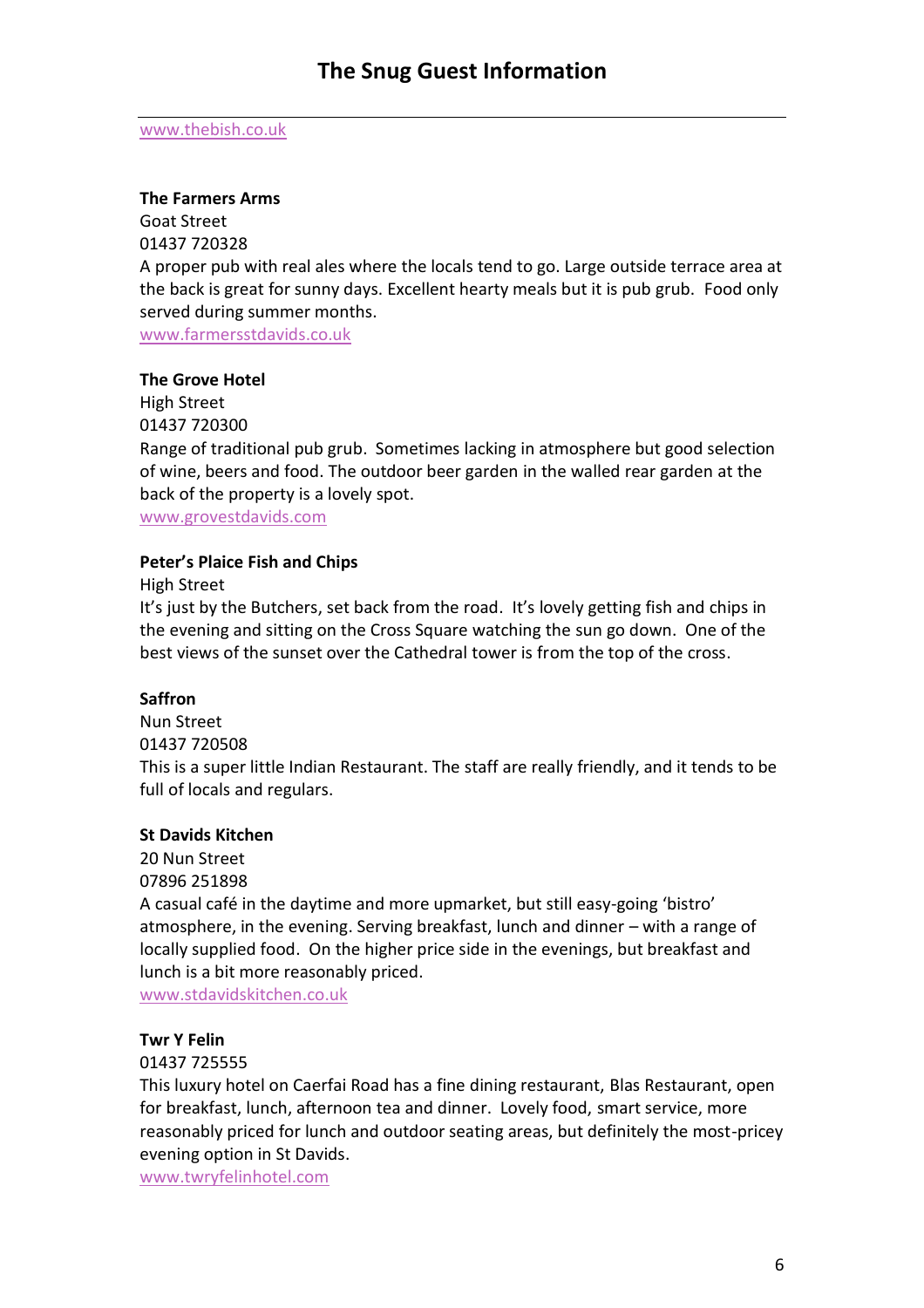# **Just Outside St Davids**

### **The Kiosk**

Porth Clais

This little take-away kiosk about a 20 min walk from St Davids at Porth Clais is a gem for a coffee, great Ice-cream from local farm makers at XXXXXX, toasties, sandwiches and home-made cake. Great stop off on a walk from town or along the coastal path. Usually open Easter to end Sept/Oct depending on weather.

### **Grub Kitchen (Located at The Bug Farm)**

Fishguard Road 07986 698169 Located at the award-winning Bug Farm attraction, the Grub Kitchen is a fantastic place serving freshly cooked, local and sustainable food – lunch, cakes and evening meals. A good range of delicious dishes including vegetarian and vegan options, as well as (as the name suggests!) edible insect dishes! Open every day and evenings during the school holidays, opening times vary outside of holidays so please check. [www.grubkitchen.co.uk](http://www.grubkitchen.co.uk/)

# **Eating places elsewhere around the area**

# **SOLVA**

Solva is a 5-8 minute drive away, or around £10 each way in a taxi.

# **The Cambrian**

T. 01437 721210

This good pub has a good menu, with fantastic range of meat and vegetarian option burgers! It does lovely Sunday Lunches (out of summer season) and is also open for Lunch and Evening meals daily. Bookings Advised.

[www.thecambrianinn.co.uk](http://www.thecambrianinn.co.uk/)

# **Café 35**

#### T. 01437 729236

Great spot for lunch, light snacks or a drink. Often offers local seafood on the menu. Open Thursday and Friday evenings for Fish & chips.

#### **MamGu (Welshcakes!)**

#### 01437 454369

Great café on the High Street. Best welsh cakes in Pembrokeshire! Fantastic range of flavours, also serves super breakfasts, light lunches, snacks and good coffee. Very much a must for the welshcakes alone! They also have a 'shop' where you can buy their boxes to take-away at Croesgoch.

[www.mamguwelshcakes.com](http://www.mamguwelshcakes.com/)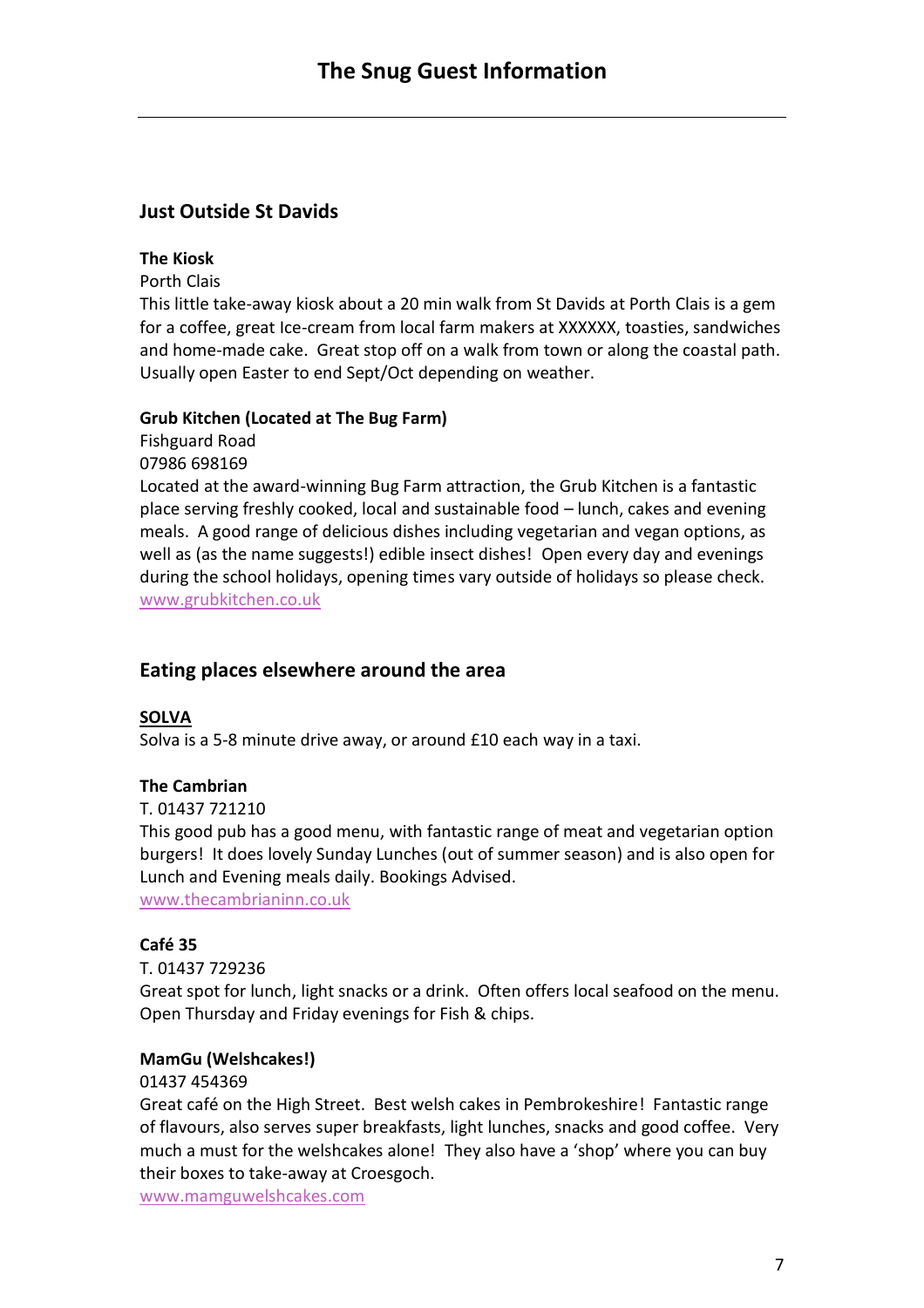### **Café at the Quay**

A lovely spot further down the Quay side (a 5-minute walk from the car park) for either lunch or cake, or a late afternoon drink and watching the world go by and the boats arrive back at the Quay. Children love crabbing around here and jumping in off the Quay (for older children). Open from March until October time.

### **Mrs Will the Fish**

#### 01437 721571

One of two local seafood experiences in Solva. You can purchase daily fresh dressed/or ready to cook seafood and fish or order ready to eat Seafood Platters. Everything from Cooked Lobster, dressed crab, fresh fish, prawns etc. Perfect for a Summer's Evening with a nice cold bottle of something nice from St. Davids Food & Wine. You will have to drive over to Solva to pick up the platter. Ask Will for directions when you order.

### **Something Fishy**

Old Barn, Solva 01437 721427 / 07854618466 The second of Solva's seafood delights. Again, a delightful range of fresh, dressed or ready to cook seafood and fish. As above a great choice for an evening on the beach with a cracking bottle of wine or a few beers.

Additional Pubs in Solva – The Ship on the High Street, The Harbour Inn on the Quay and The Royal George up the hill.

#### **PORTHGAIN**

Porthgain is a 15 minute drive away and £20 each way roughly in a taxi.

#### **The Shed**

#### O1348 831518

Excellent Fish restaurant right on the Harbor. Its Fish and Chips never fail to be delicious and there is a great fish menu available in the evening. It is open for lunch and dinner but check the times out of season. Booking for evening meals is essential. [www.theshedporthgain.co.uk](http://www.theshedporthgain.co.uk/)

#### **The Sloop**

#### 01348 831449

Owned by the same people that own the Farmers and The Bishops in St. Davids, it's a great locals pub with a lovely outside terrace area. They do deal with large numbers and it gets very busy in peak season.

[www.sloop.co.uk](http://www.sloop.co.uk/)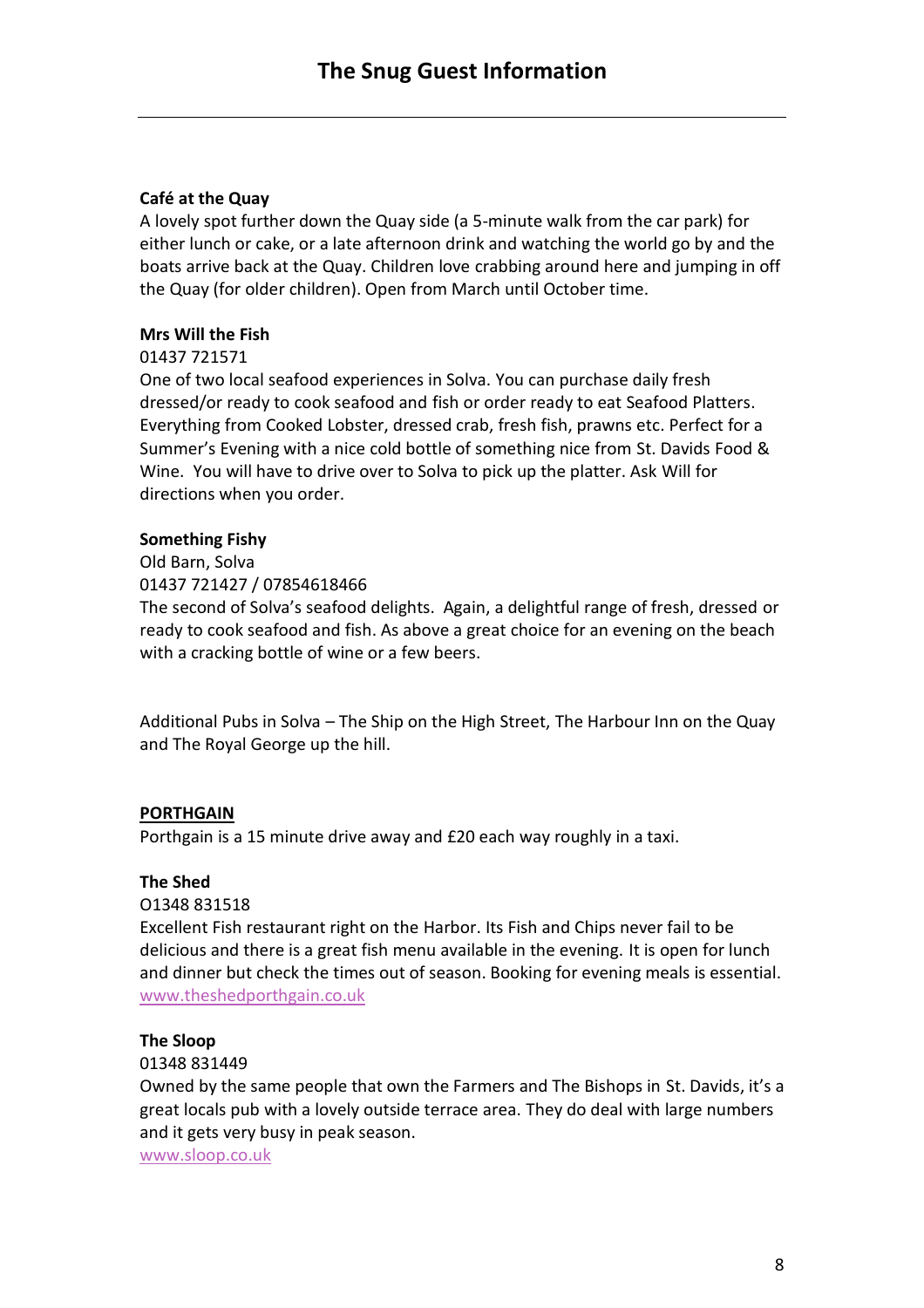# **Beaches**

### **Nearest Beaches to St. Davids**

### **Caerfai**

Caerfai is the nearest beach to St. Davids and is popular for bathers, although at high tide the beach is completely covered with only a small bit of sand and boulders. A feature of the beach is the unusual purple sandstone along the cliffs, which was used to build St Davids Cathedral. Limited parking is available at the top of the path to the beach. To get to Caerfai turn right out of the drive then left onto Glasfryn Lane. At the top go straight over the roundabout onto Caerfai Road and follow to the end of the road. Its 5 mins by car, 20 minutes by foot. No lifeguards, and dogs allowed all year round.

### **Whitesands**

This is the other nearby beach and is consistently rated one of Wales' very best beaches. It's a large sandy beach in a magnificent setting. Whitesands is well known for its views, glorious sunsets, crystal clear water and surf. If you can draw yourself away from the beach, there are some stunning walks with memorable views over the St. Davids Peninsula and Ramsey Island. There is a large car park right on the beach which in the summer often has a long queue to get into it. Its £5 per car. There is a café (open in the evenings too during the summer) and toilets in the car park. Whitesands is a 10 minute car ride away, or you can catch the Celtic Coastal Bus by the rugby club, walk (35min) or cycle (15min). Surf and body boards are available to hire at the beach. Lifeguards on duty in season and dog free in the summer months.

#### **Beaches South of St. Davids**

#### **Solva Beach**

Solva is a beautiful, rocky inlet providing a sheltered, safe anchorage for yachts and boats. Not surprisingly this fine natural harbour has given the village a long seafaring tradition. It doesn't have a particularly good beach – at low tide there is a small stretch of sand, but the picturesque little harbour provides a pleasant afternoon for watching the small boats coming and going. Solva is just east of St Davids on the A487 Haverfordwest Road.

You can walk along the Coast Path to get to Solva as well. It's a great walk and will take you about 2.5 hours. Head down to the Coast at Caerfai and turn left to pick up the Coast Path. You can then take the T11 bus or the Puffin Shuttle back to St Davids from Solva from outside the Pottery Shop halfway down the Main Street.

# **Newgale**

It's the ideal location for watersports. There is always plenty of space on the long, 2 mile stretch of flat sand whilst the Atlantic Ocean rollers ensure some exciting surf, it is an ideal beach for the young and not so expert. The beach is patrolled by life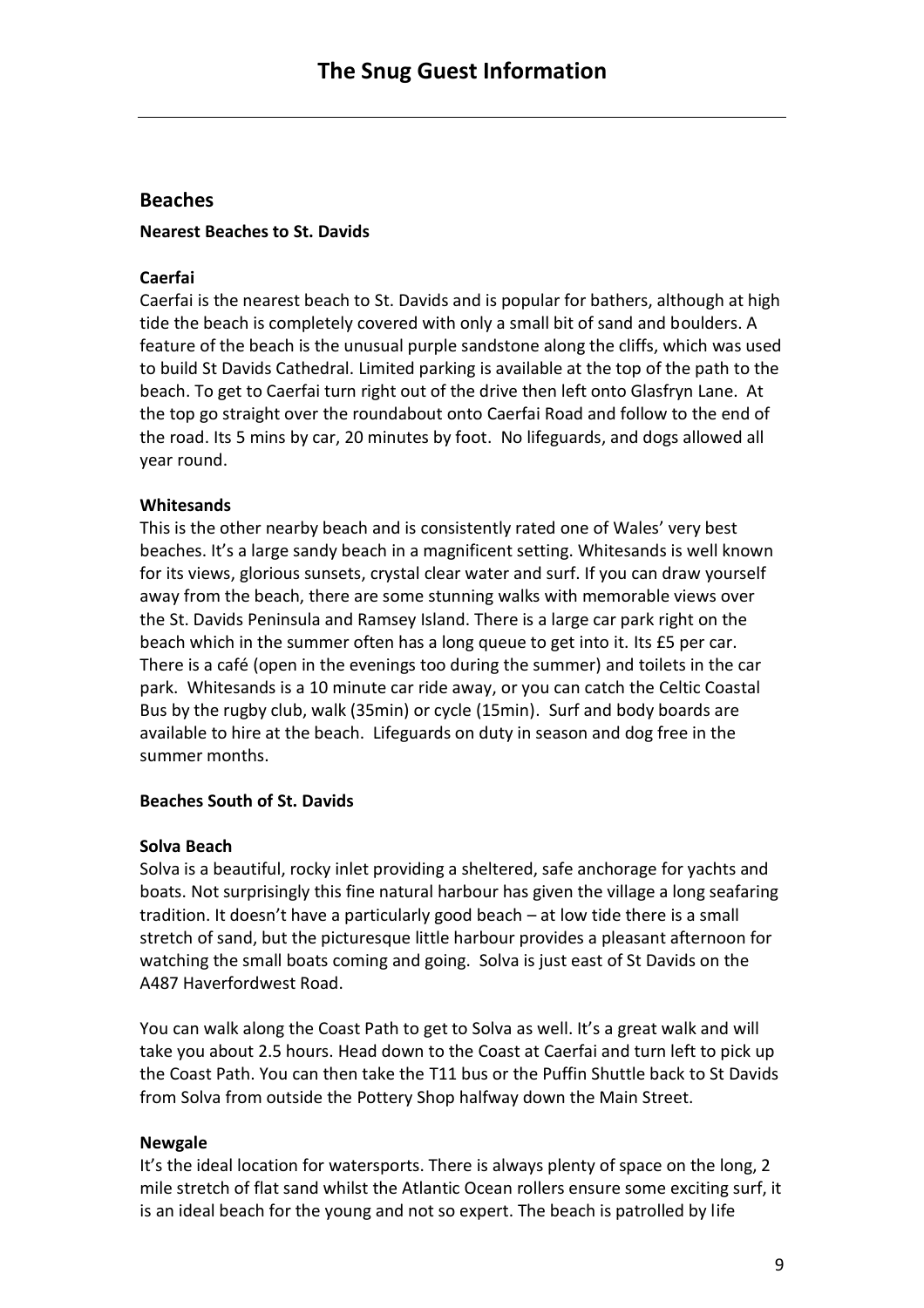guards during the summer holidays. There is a café at both ends of the beach and a pub in the middle, 'The Duke of Edinburgh' which serves decent, basic, pub food. There is ample parking with seasonal charges and dogs are welcome all year round. It's easy to find, lying midway between St. Davids and Haverfordwest on the main A487 road. You can hire Surf Boards and Canoes from **Newsurf**, just by the pub.

### **Druidstone Haven**

Druidstone Haven can be found by following the coastal road between Nolton Haven and Broad Haven. It's a well-hidden long, sandy beach enclosed on three sides by steep cliffs. Access to the beach is by 2 footpaths and bathers should take care as there are strong currents. The very popular **Druidstone Hotel,** is now a 'members' only venue during the day with guests welcome in the restaurant in the evening and for their special events – booking is required.

www.druidstone.co.uk

#### **Broadhaven**

Broad Haven (west) is a large, magnificent expanse of sand, which runs the entire length of Broad Haven Village. It is a regular Blue Flag holder. It is a favourite with bathers and watersports enthusiasts with pubs, shops, restaurant, cafe etc. It's also great for rock pooling with the kids.

Broad Haven's westerly facing sandy beach offers excellent conditions for kitesurfing, kite-buggying, windsurfing and surfing. For surfing Broad Haven can offer some protection from SW winds. Broad Haven is one of the most popular windsurfing beaches in this area and home to **Haven Sports** watersports shop.

There is a car park at the southern end of the beach opposite Haven Sports and a larger car park a small distance from the beach at the North End of the bay. To find Broad Haven follow the road to Haverfordwest and turn off on the B4341.

#### **Little Haven**

A picturesque old fishing village with steep streets that descend to a sandy beach. The beach itself is popular with swimmers and divers in the summer months. At low tide there is a pleasant walk along the beach to Broad Haven with numerous caves and rockpools to explore. There is a pay and display car park close to the beach and a couple of pubs/restaurants.

#### **Barafundle Bay**

A beautiful bay of golden sands and turquoise blue waters further down South of the county. East facing and well sheltered from the prevailing winds, this is an ideal hideaway spot. To find it, turn off from the minor road between Stackpole and Freshwater East where a lane leads to a car park at Stackpole Quay. There are toilets and a great National Trust café here **The Boat House Tea Rooms** serving lunches, cream teas and ice creams and cakes. The beach is a 1km walk along the Coast Path. There is a steep descent from the path down to the beach.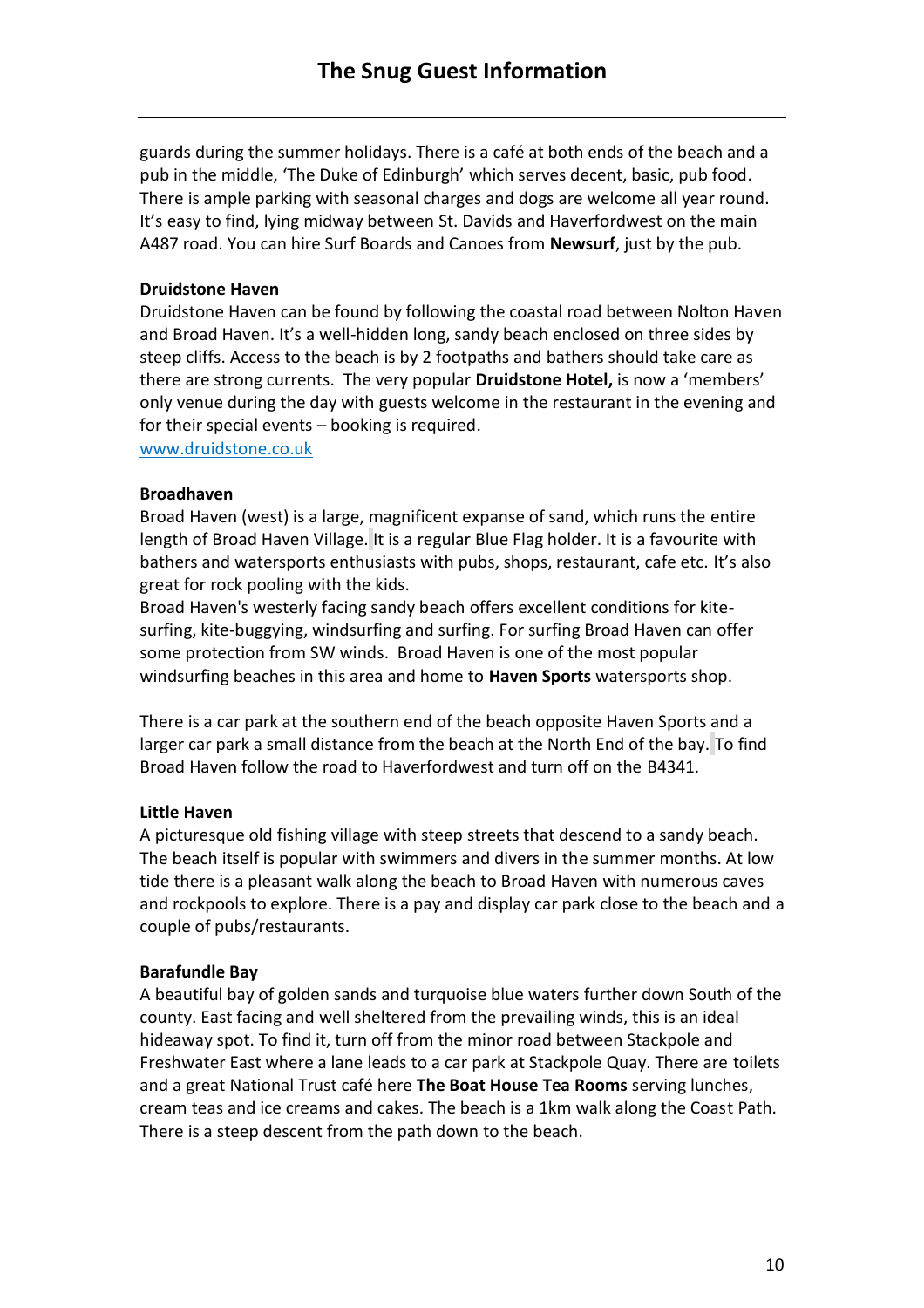# **Dale**

The sheltered bay of Dale is perfect for watersports – home to yachting, windsurfing and a watersports centre. Dale has a shingle beach with some sand at low tide and an attractive seafront, all overlooked by Dale Castle on the hill above. Facilities in the unspoilt village are good. There is a great pub **The Griffin** which serves locally caught fish and is a great spot for watching the world go by. [www.griffininndale.co.uk.](http://www.griffininndale.co.uk/) Head out on a boat for a couple of hours and try your hand at a spot of fishing with [www.broadsidedale.co.uk.](http://www.broadsidedale.co.uk/) Boats leave from the jetty. Car parking is plentiful in the purpose-built car park just across the road from the beach. To find Dale head S.West on the B4327 from Haverfordwest.

West Dale is a stunning, secluded cove which is accessed via footpath through Dale The sand and shingle beach can be dangerous to swimmers because of undertows and unpredictable currents and hidden rocks.

# **Tenby**

Its Pembrokeshire's main holiday resort and its beaches reflect this. They provide plenty of facilities, are winners of various environmental awards and are often quite busy. The resort of Tenby consists of 4 beaches: North Beach, Harbour Beach, Castle Beach and South Beach. A trip to Tenby is great fun and there is plenty to see and do. [www.tenbyvisitorguide.co.uk](http://www.tenbyvisitorguide.co.uk/)

Fish and Chips at Fecci's is a must – it's a real institution just off Frog Street. They have an ice cream parlour nearby too.

A Trip to Caldey Island is lovely too. A fleet of boats run from Tenby Harbour every day except Sunday through the Summer Months, weather permitting. Tickets can be bought from the relevant booth on the harbour. For many centuries, Caldey Island has been inhabited by various orders of monks and is currently owned by the Cistercian Order, living in the beautiful Abbey, found just a few minutes walk from the landing stage. On the far side of the island you can walk to the lighthouse and enjoy the spectacular views. Also look out for the Chocolate Factory and Abbey Gift Shop selling perfume and shortbread in the Monastery. [www.caldey-island.co.uk](http://www.caldey-island.co.uk/)

# **Beaches North of St. Davids**

# **Aberiddy**

Once a 'Blue' sandy beach with dramatic cliffs, the beach has suffered extensive winter storm damage over the years and has lost a lot of the beach, however the striking Blue Lagoon – once a slate quarry – is walking distance from the beach area. The Blue Lagoon is very popular swimming and 'jumping' spot from the old quarry jetties. Parking is limited at peak times of the year with a park and ride service operating in the summer.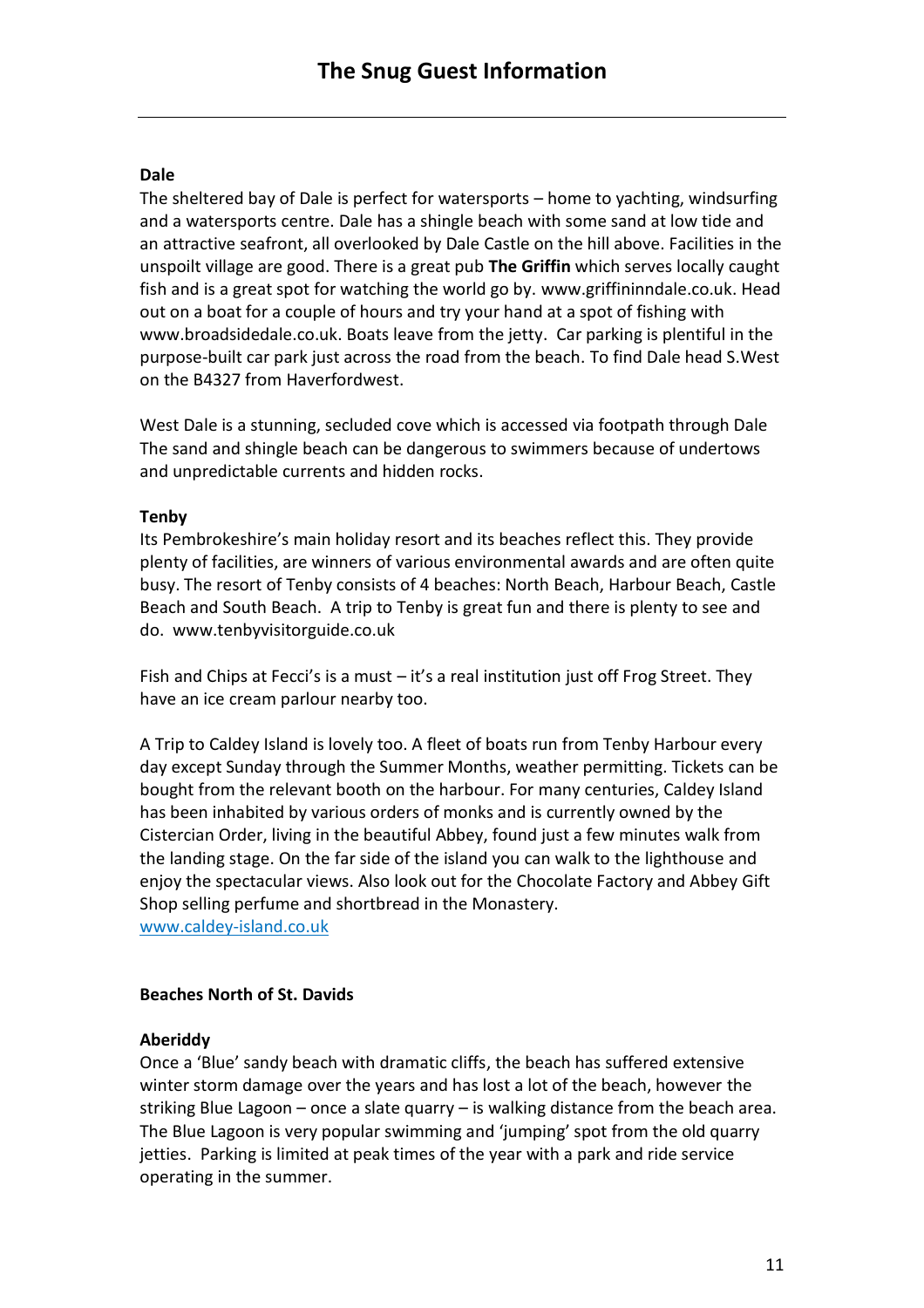One of Pembrokeshire's most beautiful beaches, Traethllyfn, lies just one mile north of Aberiddy and a further half mile coastal path walk brings you to Porthgain. Here you'll find 'The Shed' – an excellent fish restaurant, and a pub, 'The Sloop' which has a nice outside seating area.

# **Aberbach and Abermawr**

Both are little known beaches. Abermawr is a large, impressive bay with a pebble bank created by a huge storm in 1859. At low tide the beach is sandy. Surfing can be good here and is never crowded but the strong currents can be hazardous. Abermawr beach is well signposted from the cross roads on the A487 about a mile N.E of Mathry. The road is narrow and parking is limited. There is a short path to the beach from the roadside.

Aberbach beach is a small beach next to Abermawr and is a 5 minute walk to get to it from the road or 10 minutes around the cliffs from Abermawr. Although mainly pebbles there is sand at low tide. If you fancy a refreshment stop head to Melin Tregwynt for a look at the beautiful woven blankets and cushions and visit their fantastic café for lunches, snacks, tea and cake. To get to Melin Tregwynt walk by the cottage and turn left, follow this road all the way round and over a little bridge. You'll see the car park for Melin Tregwynt. You could always park your car here and walk to the beaches from here.

# **Cwm-yr-Eglwys**

A petite, eye-catching cove popular with families. Overlooking the picturesque shingle and pebble beach are the remains of the  $12<sup>th</sup>$  Century Church of St.Brynach's which was destroyed during a fierce storm in 1859. To find Cwm-yr-Eglwys follow the narrow, twisting road off the A487 just to the east of Dinas Cross. There is limited parking in a private car park. Being at the northern base of Dinas Island, Cwm yr Eglwys is a great place to join the Pembrokeshire coastal path. From Cwm yr Eglwys, you can walk round Dinas Island to Pwllgwaelod (another beautiful Pembrokeshire cove) where you can enjoy a well-earned rest in The Old Sailors Pub and Restaurant before cutting back through the valley to Cwm yr Eglwys. The whole walk is just over 3 miles.

# **Activities**

# **Walking the Coast Path and local area**

St. Davids is surrounded by wonderful cliff walking with stunning views. A **North Pembrokeshire OS Map** is in the cottage. Please be sure to leave the map for the next guests to enjoy but by all means take it out and about with you during your stay.

The **Coastal Bus Service** is a great way to get around without taking the car, and to get back to St Davids if you are heading out on a longer walk. Timetables are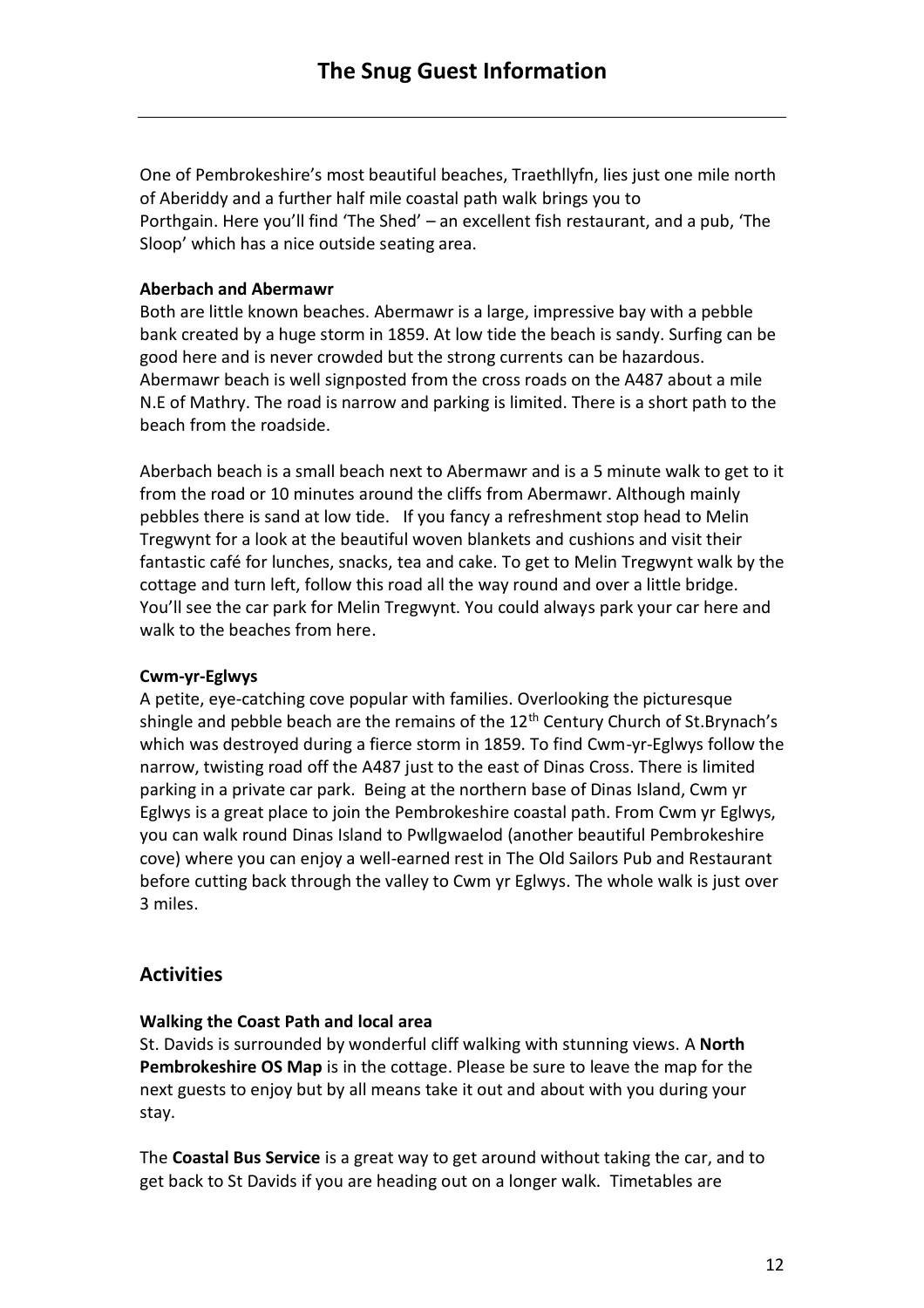enclosed. The Celtic Coaster and Strumble Shuttle do a 'hail' service and will stop if flagged down and it is in a safe place for them to pull in.

# **Cycling**

The OS map can help with local rides and the Sustrans No. 4 route will take you north and east along the coast from here. For longer rides do ask Sean who will be more than happy to point you in the right direction or even take you out on his favourite rides – with tea stops included!

# **Outdoor Activity Providers**

# **TYF**

01437 721611

TYF located on the High Street in St Davids offer the full range of outdoor activities from coasteering (an activity they originally invented), to kayaking, surf lessons and more. Groups tend to be on the large-side but they are great providers of fun, exciting activities.

[www.tyf.com](http://www.tyf.com/)

# **The Real Adventure Company**

07421 831462

Pete at The Real Adventure Company provides fantastic, more personalized activities with maybe only 2 or 6 people per group. Great for couples or a family group. Hugely knowledgeable of the local area, offering a real insight into this special area of West Wales. Activities include kayaking, canoeing, coasteering and surfing. [www.therealadventurecompany.com](http://www.therealadventurecompany.com/)

# **Whitesands Surf School**

01437 720433

The Surf School based down at Whitesands beach has been going since 2001 and they cater for all ages and abilities. Pop into Ma Simes Surf Hut on the High Street for more information and to book. They run regular lessons throughout the season. [www.masimes.co.uk](http://www.masimes.co.uk/)

# **New Surf - Newgale**

01437 721398

If Newgale Beach is more your chosen location to learn to surf or for water-based activities, then pop into New Surf. As well as lessons they also offer equipment hire including surfboards, stand up paddle boards, kayaks and wetsuits. [www.newsurf.co.uk](http://www.newsurf.co.uk/)

# **Rock Climbing**

07949 579379

Previous guests have climbed with Stu from The Climbing Company and have given great reviews. From beginners to experienced climbers they offer something for everyone and are happy to do one-to-one sessions.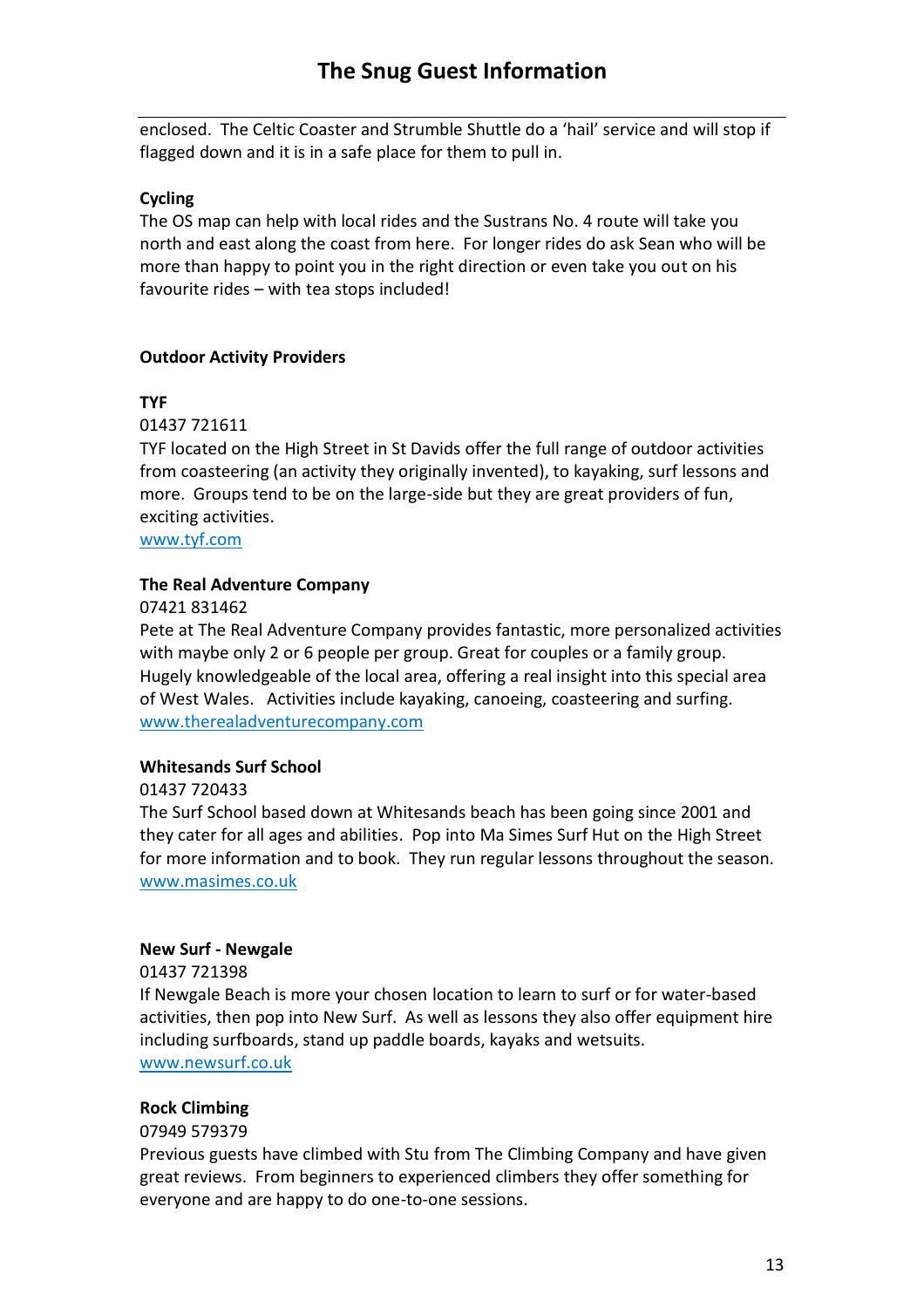[www.climbingcompany.co.uk](http://www.climbingcompany.co.uk/)

#### **Boat Trips**

These are a great way to explore and see Pembrokeshire's Islands and get some fantastic viewings of local wildlife.

#### **Ramsey Island**

The local boat trips run from St Justinians – parking at St Justinians is limited so do consider taking the Celtic Coaster bus, or some providers offer a free bus service from St Davids .

You have a choice of providers in St Davids who all offer a range of trip options, from the most popular round Ramsey Island trip, to dolphin watching, sunset trips or longer rides heading further along the coast. Check out provider websites for more information:

**Falcon Boats – 07494 141764 [www.falconboats.co.uk](http://www.falconboats.co.uk/) Booking office on New Street just off the High Street.**

**Thousand Island Expeditions – 01437 721721 [www.thousandisland.co.uk](http://www.thousandisland.co.uk/) Booking office located on Cross Square by Pebbles Café**

**Voyages of Discovery – 01437 721911 / 0800 954367 [www.ramseyisland.co.uk](http://www.ramseyisland.co.uk/) Booking office located next to TYF on the High Street**

**Venture Jet – 01348 837764 [www.venturejet.co.uk](http://www.venturejet.co.uk/)**

If you want to land on Ramsey and walk round for the day (highly recommended but pick a good day as there is no shelter or refreshment places) the boats depart at 10am or 12noon and **Thousand Islands** are the only operator with landing rights.

Other boat trips that are worthwhile are **Caldey Island** from Tenby as mentioned in the Beaches section previously, or over to **Skomer Island** to see the Puffins.

Skomer trips leave from Martin's Haven crossing with Dale Sailing. It takes about 1hr 10 minutes to drive to Martin's Haven, where you park in the National Trust carpark which is close to the landing area. These trips are extremely popular and early booking is recommended. <https://www.welshwildlife.org/skomer-day-trip/>

# **Golf Courses**

#### **Whitesands**

The is a 9 hole course at Whitesands Beach with spectacular panoramic views over St. David's Head and Whitesands Bay. The course is dry and playable all year with fast greens to test the best. This is one of the most beautiful courses in the area and the course is in superb condition all year round thanks to the dune grass that never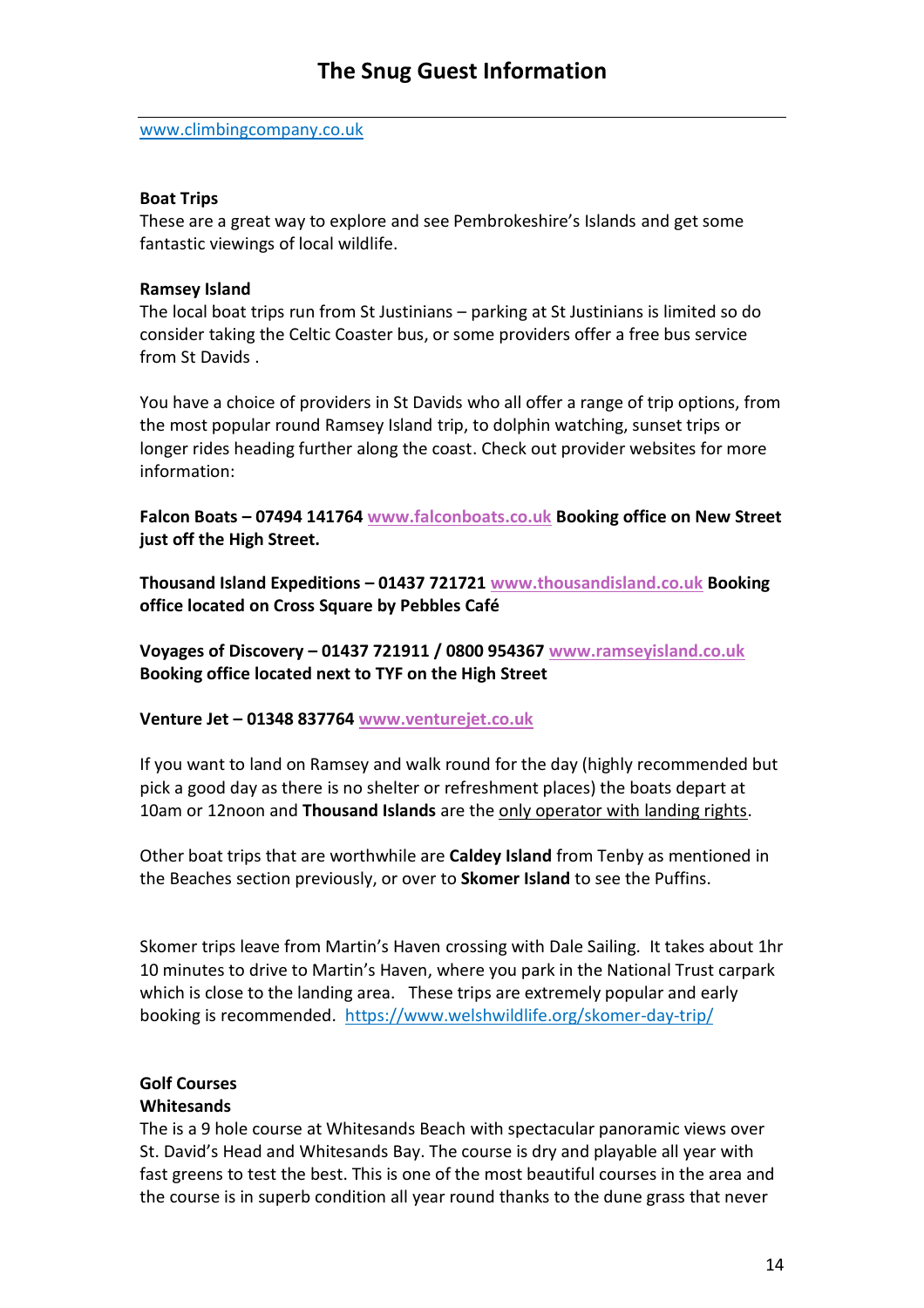grows. Visitors are welcome on a pay and play basis. Just pop along and leave your green fees.

# **Newport**

The Newport Links Golf Club overlooks Newport Bay – it has beautiful, panoramic views over Newport Bay. It is a traditional Links course with 9 testing holes set just off Newport Sands. The Club has its own bar and restaurant and is open to Non-Members.

### **Haverfordwest**

Haverfordwest Golf Club has magnificent views of the Preseli Hills. It offers a real challenge to all golfers of all abilities. Easily reached on the A40, just one mile east of Haverfordwest. The course is set in majestic parkland and is a true test of golfing skill. The Clubhouse has excellent facilities including a bar and restaurant offering home cooked food.

# **Culture**

# **St. Davids Cathedral**

Most visitors first view St David's Cathedral as they approach from the centre of the City, the first glimpses of this hidden building are when walking through the Bell Tower and Cathedral gates, which invariably causes visitors to stop and stare, in order to take in the whole massive building and extensive grounds. Alongside the Bell tower is a great location to take photographs, but remember if you are lucky the

Bell tower may be open and you can go in and see the team of Bell Ringers, Friday evening are practice nights and Sunday mornings are the regular times when you are guaranteed to hear them.

Adjacent to the bell tower are the main stone steps leading to the cathedral – known as "the thirty-nine steps" easy going down (not quite so easy coming back up). The area known as the Cathedral Close is really well maintained by a team of local grounds men, just walking through the Cathedral Close there are a really interesting buildings, gardens and meadows etc to enjoy.

The Cathedral is normally open to visitors from about 8.40am until the end of Evening Prayer (or Choral Evensong), but the building may be closed at short notice for funerals and for other reasons. You can check the Detailed Service Lists on the main doors into the Cathedral or online.

#### **The Bishops Palace**

Now a ruin, the Bishop's Palace at St David's still retains signs of its former grandeur. Currently in the hands of CADW the remains are utilised now as an open-air theatre as well as a visitor attraction.

Built during the 1300′s the ruins are full of human heads carved from stone and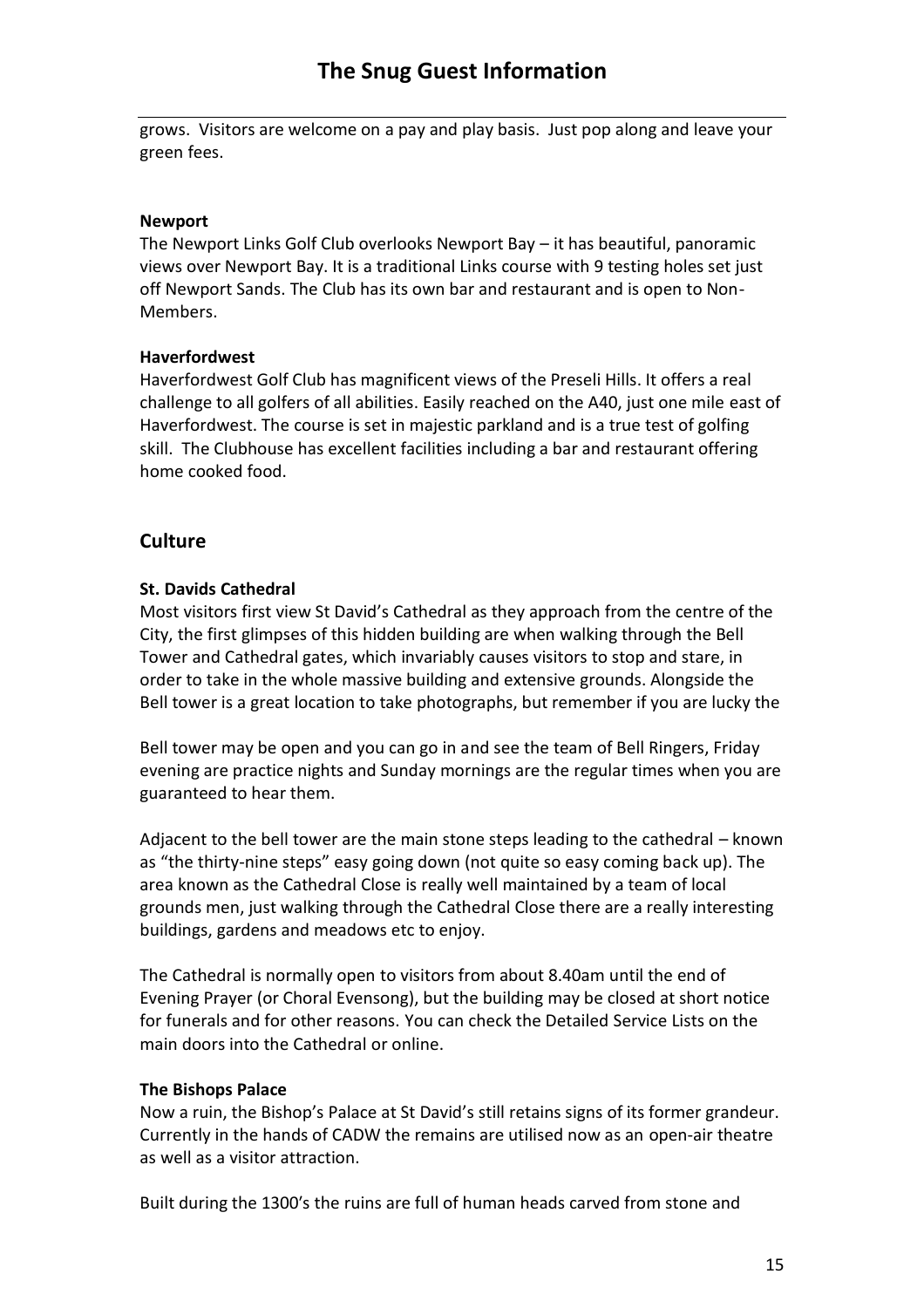there is a huge wheel window in the eastern gable which is well worth the visit alone. The whole palace ruin musters up a sense of how spectacular this building

must have been during its heyday with huge banquets being held in the main hall and royalty and other well to do guest entering through the majestic porch. The Palace is open daily and there is an admission charge. Facilities include disabled access, baby changing facilities, toilets, a gift shop and exhibitions.

# **St. Non's Chapel and Well**

Situated in a field above the Coastal Path are the ruins of St Non's Chapel- now barely more than foundations it does house a stone slab with a simple cross and circle carved into it. The Chapel is believed to be the birthplace of St David some 1500 years ago and is built inside the site of a Neolithic stone circle. Strangely the building has been constructed with a north-south orientation as opposed to the traditional east-west layout of most religious buildings.

Some 500 yards from the Chapel at the top entrance to the field is St Non's Well. Believed to have healing powers like many medicinal wells in the area, it probably has its roots in Celtic (Iron Age) times and was re-branded so to speak when Christian beliefs were becoming predominant in the area.

### **Oriel y Parc Gallery and Visitor Centre**

Oriel y Parc includes a Visitor Centre, Artist in Residence Studio, a Discovery Room which hosts family friendly art and nature activities, a Tower which hosts local arts exhibitions and community run classes, and a café (great spot for lunch and breakfast), and not forgetting a shop to buy local crafts/souvenirs and other goodies. There is also a Class A Landscape Gallery, which was built to house works bequeathed to the people of Wales by Graham Sutherland. This is **free** entry.

# **Other things to do**

#### **St. Justinian's – Lifeboat Station**

Some 2 miles to the N.W of St David's is the small inlet of St Justinian's. Originally the site of St' Justinian's Chapel which is now a ruin and still visible on the approach from the car park above the inlet. The ruins are what is left of a medieval chapel, where

legend has it that St Justinian's remains were once buried. St Justinian's is better known today as the site of the lifeboat station for this part of Pembrokeshire. The new lifeboat station, opened in 2017, operates 3 boats and covers an area of some 550 square miles from Abermawr to the north down to Skomer Island in the South. It is well worth a visit.

#### **The Bug Farm**

#### 07966 956357

This award-winning visitor attraction is dedicated to all things bugs and offers a great experience for both adults and children alike. Based on a 100 acre Pembrokeshire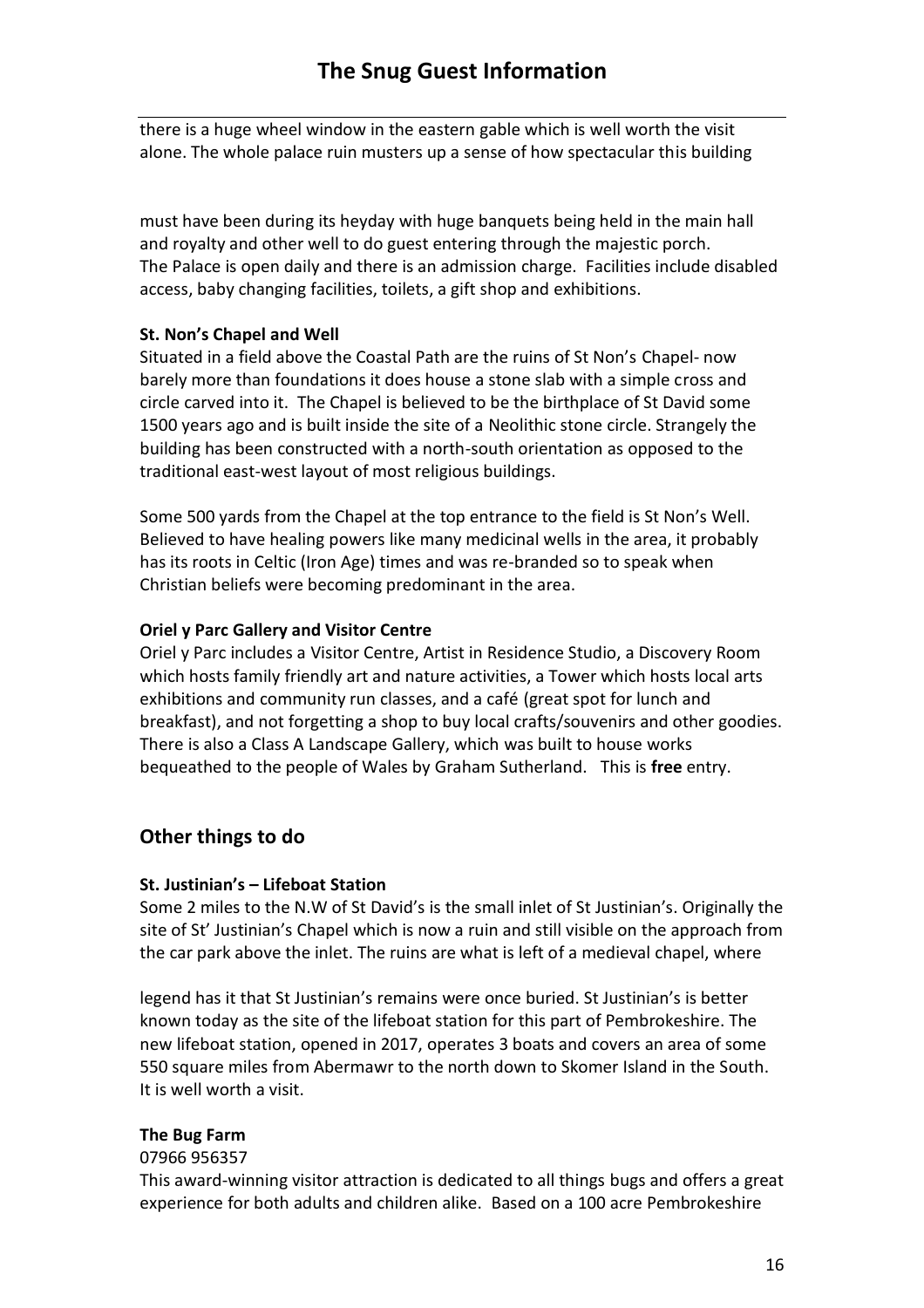# **The Snug Guest Information**

farm it has a super range of indoor and outdoor exhibits that showcases the wonders of bugs and what they do for us and the environment. Great 'bug handling' experience offered. [www.thebugfarm.co.uk](http://www.thebugfarm.co.uk/)

### **Wild Foraging Walks**

Julia in St Davids (Really Wild Café) organises Wild Foraging Walks around the local coastline. You can pick up a leaflet from her. She's on Goat Street on the left-hand side of the road as you go down the street.

[www.wildaboutpembrokeshire.co.uk](http://www.wildaboutpembrokeshire.co.uk/)

### **Solva Woolen Mill**

Visit this historic working woolen mill located just outside Solva along the river. They make a gorgeous range of contemporary stair runners and rugs, as well as showcasing the best welsh wool products, local crafts and gifts. Well worth a visit and why not stop for a cuppa and slice of cake while you are there in their café. They also now have a shop on the High Street in St Davids. [www.solvawoollenmill.co.uk](http://www.solvawoollenmill.co.uk/)

### **Melin Tregwynt Woollen Mill**

Small whitewashed working mill located in a wooden valley north along the coast from St Davids. Producing a fine range of contemporary blankets, throws and cushions, as well as showcasing other local crafts, gifts and produce. Great café serving breakfast, lunch, cakes etc. that can be enjoyed in their gardens alongside the wooded stream.

[www.melintregwynt.co.uk](http://www.melintregwynt.co.uk/)

#### **Crabbing and Rockpooling**

Broadhaven is great for rockpooling as is Cwm yr Elgws. A good crabbing spot is off the quay at Solva or down at Porthclais harbour off the harbour wall at the end of the harbour out to sea.

#### **Wild Lakes Wales**

This adventure centre offers a range of adrenaline fueled activities including wakeboarding, ringos, bouldering, slide and splash aqua park, as well as a café for those who are just there to 'supervise' or relax and watch the energy expansion of others! [www.wildlakeswales.com](http://www.wildlakeswales.com/)

# **Days out**

#### **Newport**

Newport is an idyllic little town on Pembrokeshire's north coast – keep on driving past Fishguard and the A487 will take you there. It's some 40/45 minutes from St. Davids.

The Welsh name for Newport is Trefdraeth. Translated, this means 'town by the beach'. The beach in question is Newport Sands, a mile long, wide, flat, dune-backed beach. Newport is a town of two halves, the streets around Market Street and the area around the Parrog. Market Street was once wide enough to accommodate market stalls but has since been narrowed with the enclosure of front gardens at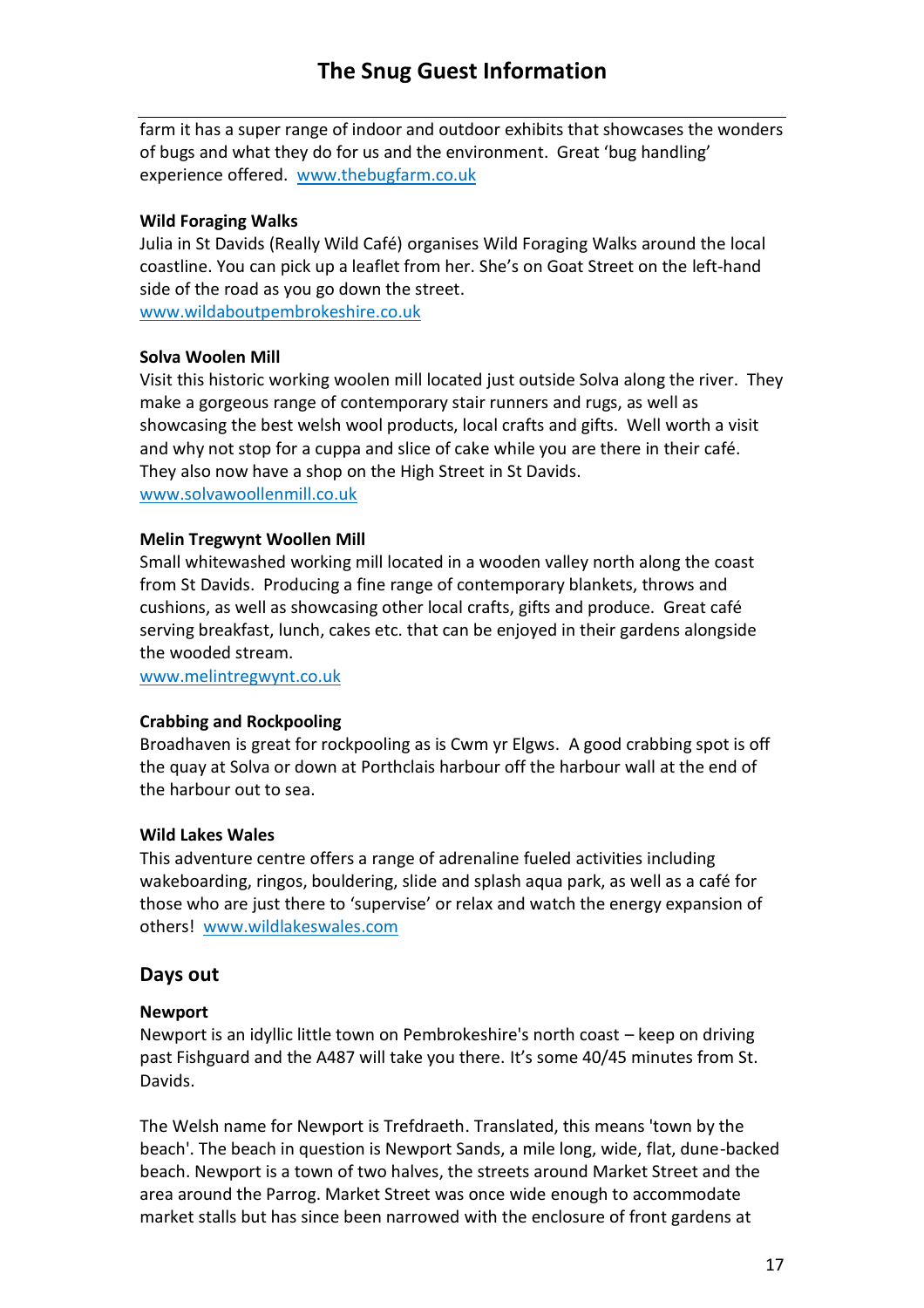many of the properties. Newport's commercial hub can be found in the surrounding streets, where you can find interesting shops, cafés, pubs and restaurants.

There are a number of good pubs in Newport including The Castle Inn, and The Golden Lion. They all provide food at lunchtime and in the evening. There are some great cafes too. There is also an excellent restaurant - Llys Meddyg, <https://www.llysmeddyg.com/>

### **Pentre Ifan – Burial Chamber**

The most popular megalithic site in Wales. Pentre Ifan is a splendid burial chamber with a huge capstone delicately poised on 3 uprights.

Pentre Ifan means Ivan's Village and the monument dates back to about 3500BC. It stands on the slopes of a ridge commanding extensive views over the Nevern Valley. The capstone weights over 16 tons and is 5m long and 2.4m off the ground.

### **Cilgerran Castle**

Cilgerran in Pembrokeshire boasts a picturesque ruined castle overlooking the Tefi George which it was built along. The castle sits on a rocky promontory above the River Teifi. The original castle is believed to have been like many others, an earth and timber castle which was probably constructed in around 1100, this castle was eventually strengthened and improved, by the Earl of Pembroke the masonry which exists today is dated around 13th century. The castle is now a National Trust property, in the guardianship of Cadw: Welsh Historic Monuments Executive Agency.

The castle is largely a ruin, though two substantial towers remain which give an excellent idea of the scale of the building. The castle can be seen from several vantage points along the river. From the castle there are pleasant walks down to the River Teifi and into the village of Cilgerran.

Why not make a day of your visit and head to lunch at **Hammet House**. It's about a 15-minute drive away from Cilgerran. [www.hammethouse.co.uk](http://www.hammethouse.co.uk/)

#### **Narbeth**

Narberth is a small, lively and attractive town in the rural heart of Pembrokeshire. It's a lovely day out if the weather is not up to much. It's become the arts and crafts capital of Pembrokeshire and a very 'happening' place to be. The shops are all very individual and sell some exquisite items ranging from fine art to fine food, with the world of fashion being supported by a number of shops and upmarket boutiques. In the middle of the High Street in Narberth is the Old Town Hall, an imposing structure with a double stairway leading up to the entrance. Surrounding the Old Town Hall are some fine old buildings, many of which now house interesting and unusual shops - as does the Old Town Hall itself.